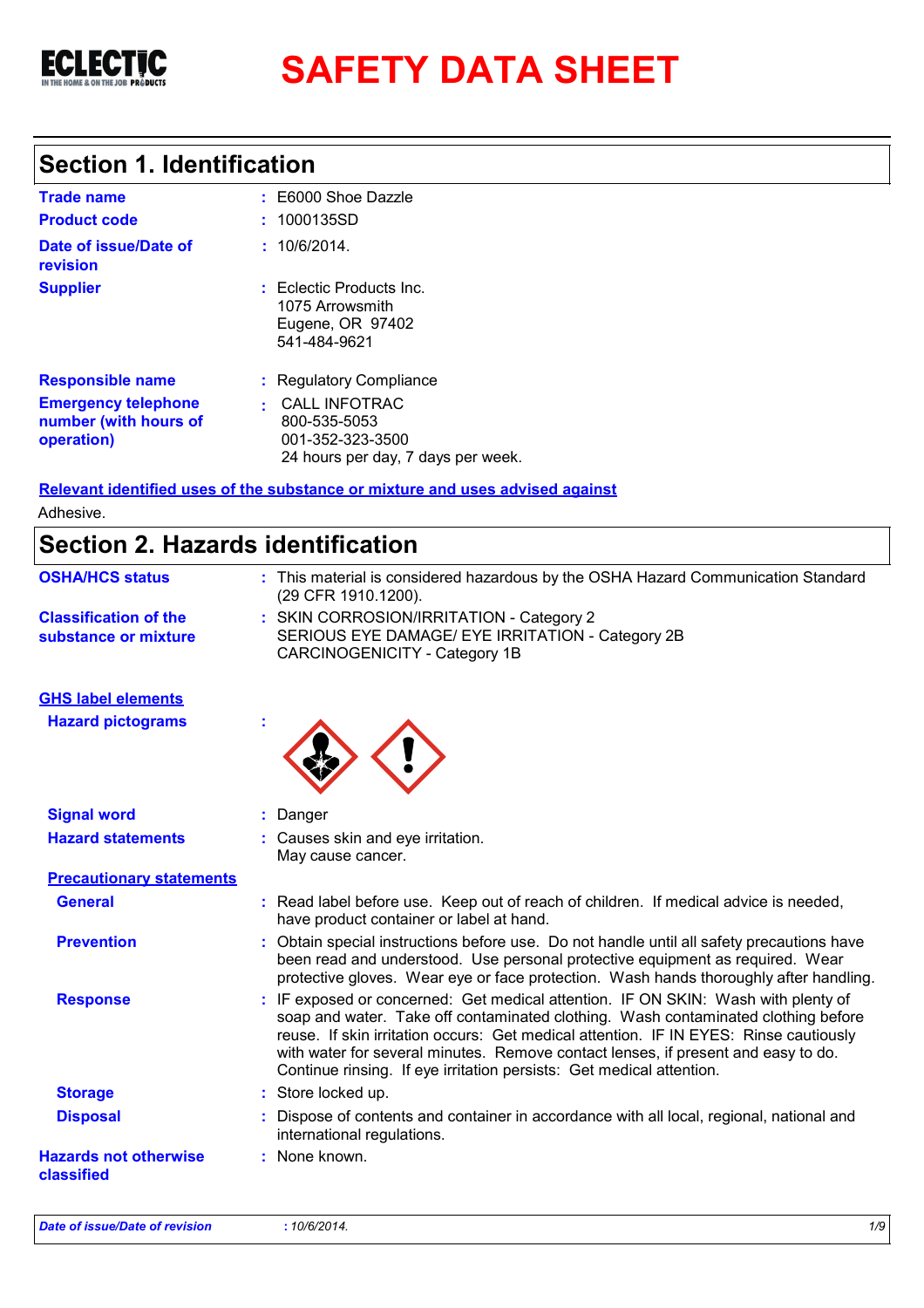## **Section 3. Composition/information on ingredients**

### **Substance/mixture :**

: Mixture

| <b>Ingredient name</b>      | $\frac{9}{6}$ | <b>CAS number</b> |
|-----------------------------|---------------|-------------------|
| Tetrachloroethylene         | 60-100%       | 127-18-4          |
| Styrene Butadiene Copolymer | $10-30%$      | 9003-55-8         |

Any concentration shown as a range is to protect confidentiality or is due to batch variation.

**There are no additional ingredients present which, within the current knowledge of the supplier and in the concentrations applicable, are classified as hazardous to health or the environment and hence require reporting in this section.**

**Occupational exposure limits, if available, are listed in Section 8.**

## **Section 4. First aid measures**

### **Description of necessary first aid measures**

| <b>Eye contact</b>  | : Immediately flush eyes with plenty of water, occasionally lifting the upper and lower<br>eyelids. Check for and remove any contact lenses. Continue to rinse for at least 10<br>minutes. Get medical attention.                                                                                                                                                                                                                                                                                                                                                                                                                                                                                                                                                         |
|---------------------|---------------------------------------------------------------------------------------------------------------------------------------------------------------------------------------------------------------------------------------------------------------------------------------------------------------------------------------------------------------------------------------------------------------------------------------------------------------------------------------------------------------------------------------------------------------------------------------------------------------------------------------------------------------------------------------------------------------------------------------------------------------------------|
| <b>Inhalation</b>   | : Remove victim to fresh air and keep at rest in a position comfortable for breathing. If<br>not breathing, if breathing is irregular or if respiratory arrest occurs, provide artificial<br>respiration or oxygen by trained personnel. It may be dangerous to the person providing<br>aid to give mouth-to-mouth resuscitation. Get medical attention. If unconscious, place<br>in recovery position and get medical attention immediately. Maintain an open airway.<br>Loosen tight clothing such as a collar, tie, belt or waistband. In case of inhalation of<br>decomposition products in a fire, symptoms may be delayed. The exposed person may<br>need to be kept under medical surveillance for 48 hours.                                                       |
| <b>Skin contact</b> | : Flush contaminated skin with plenty of water. Remove contaminated clothing and<br>shoes. Wash contaminated clothing thoroughly with water before removing it, or wear<br>gloves. Continue to rinse for at least 10 minutes. Get medical attention. Wash clothing<br>before reuse. Clean shoes thoroughly before reuse.                                                                                                                                                                                                                                                                                                                                                                                                                                                  |
| <b>Ingestion</b>    | : Wash out mouth with water. Remove dentures if any. Remove victim to fresh air and<br>keep at rest in a position comfortable for breathing. If material has been swallowed and<br>the exposed person is conscious, give small quantities of water to drink. Stop if the<br>exposed person feels sick as vomiting may be dangerous. Do not induce vomiting<br>unless directed to do so by medical personnel. If vomiting occurs, the head should be<br>kept low so that vomit does not enter the lungs. Get medical attention. Never give<br>anything by mouth to an unconscious person. If unconscious, place in recovery position<br>and get medical attention immediately. Maintain an open airway. Loosen tight clothing<br>such as a collar, tie, belt or waistband. |

### **Most important symptoms/effects, acute and delayed**

| <b>Potential acute health effects</b> |                                                                                                                       |
|---------------------------------------|-----------------------------------------------------------------------------------------------------------------------|
| Eye contact                           | : Causes serious eye irritation.                                                                                      |
| <b>Inhalation</b>                     | : Exposure to decomposition products may cause a health hazard. Serious effects may<br>be delayed following exposure. |
| <b>Skin contact</b>                   | : Causes skin irritation.                                                                                             |
| <b>Ingestion</b>                      | : Irritating to mouth, throat and stomach.                                                                            |
| <b>Over-exposure signs/symptoms</b>   |                                                                                                                       |
| Eye contact                           | : Adverse symptoms may include the following:<br>pain or irritation<br>watering<br>redness                            |
| <b>Inhalation</b>                     | : No specific data.                                                                                                   |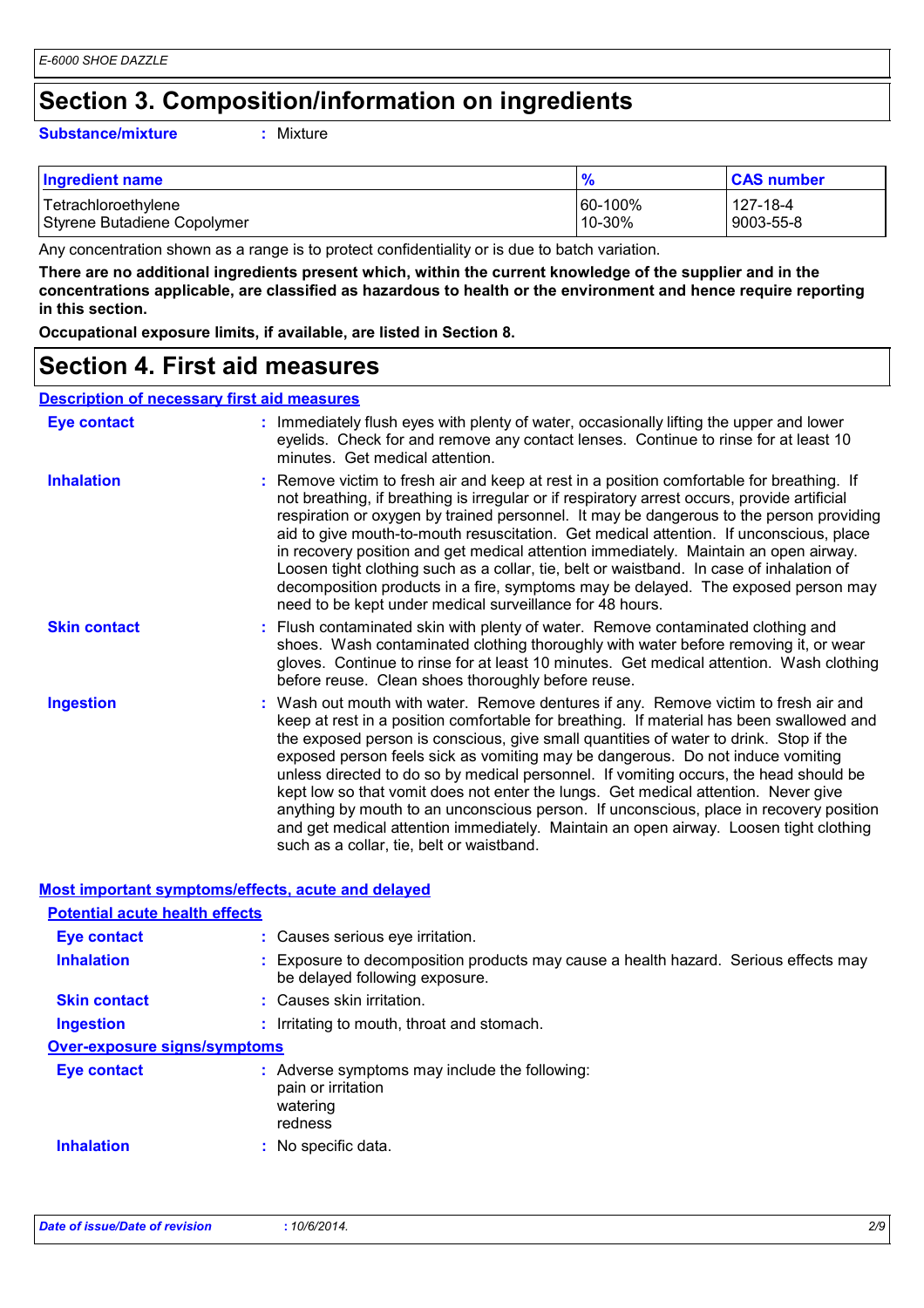## **Section 4. First aid measures**

| <b>Skin contact</b>               | : Adverse symptoms may include the following:<br>irritation<br>redness                                                                                                                                                                                                                                                                                                                                          |
|-----------------------------------|-----------------------------------------------------------------------------------------------------------------------------------------------------------------------------------------------------------------------------------------------------------------------------------------------------------------------------------------------------------------------------------------------------------------|
| <b>Ingestion</b>                  | : No specific data.                                                                                                                                                                                                                                                                                                                                                                                             |
|                                   | Indication of immediate medical attention and special treatment needed, if necessary                                                                                                                                                                                                                                                                                                                            |
| <b>Notes to physician</b>         | : In case of inhalation of decomposition products in a fire, symptoms may be delayed.<br>The exposed person may need to be kept under medical surveillance for 48 hours.                                                                                                                                                                                                                                        |
| <b>Specific treatments</b>        | : No specific treatment.                                                                                                                                                                                                                                                                                                                                                                                        |
| <b>Protection of first-aiders</b> | : No action shall be taken involving any personal risk or without suitable training. If it is<br>suspected that fumes are still present, the rescuer should wear an appropriate mask or<br>self-contained breathing apparatus. It may be dangerous to the person providing aid to<br>give mouth-to-mouth resuscitation. Wash contaminated clothing thoroughly with water<br>before removing it, or wear gloves. |

**See toxicological information (Section 11)**

## **Section 5. Fire-fighting measures**

| <b>Extinguishing media</b>                               |                                                                                                                                                                                                                               |
|----------------------------------------------------------|-------------------------------------------------------------------------------------------------------------------------------------------------------------------------------------------------------------------------------|
| <b>Suitable extinguishing</b><br>media                   | : Use an extinguishing agent suitable for the surrounding fire.                                                                                                                                                               |
| Unsuitable extinguishing<br>media                        | : None known.                                                                                                                                                                                                                 |
| <b>Specific hazards arising</b><br>from the chemical     | : In a fire or if heated, a pressure increase will occur and the container may burst. Fire<br>water contaminated with this material must be contained and prevented from being<br>discharged to any waterway, sewer or drain. |
| <b>Hazardous thermal</b><br>decomposition products       | Decomposition products may include the following materials:<br>carbon dioxide<br>carbon monoxide<br>halogenated compounds<br>carbonyl halides                                                                                 |
| <b>Special protective actions</b><br>for fire-fighters   | : Promptly isolate the scene by removing all persons from the vicinity of the incident if<br>there is a fire. No action shall be taken involving any personal risk or without suitable<br>training.                           |
| <b>Special protective</b><br>equipment for fire-fighters | : Fire-fighters should wear appropriate protective equipment and self-contained breathing<br>apparatus (SCBA) with a full face-piece operated in positive pressure mode.                                                      |
| <b>Remark</b>                                            | : Non-flammable mixture.                                                                                                                                                                                                      |

## **Section 6. Accidental release measures**

| Personal precautions, protective equipment and emergency procedures |                                                                                                                                                                                                                                                                                                                                                                                                                  |  |  |
|---------------------------------------------------------------------|------------------------------------------------------------------------------------------------------------------------------------------------------------------------------------------------------------------------------------------------------------------------------------------------------------------------------------------------------------------------------------------------------------------|--|--|
| For non-emergency<br>personnel                                      | : No action shall be taken involving any personal risk or without suitable training.<br>Evacuate surrounding areas. Keep unnecessary and unprotected personnel from<br>entering. Do not touch or walk through spilled material. Avoid breathing vapor or mist.<br>Provide adequate ventilation. Wear appropriate respirator when ventilation is<br>inadequate. Put on appropriate personal protective equipment. |  |  |
| For emergency responders                                            | If specialised clothing is required to deal with the spillage, take note of any information<br>-11<br>in Section 8 on suitable and unsuitable materials. See also the information in "For non-<br>emergency personnel".                                                                                                                                                                                          |  |  |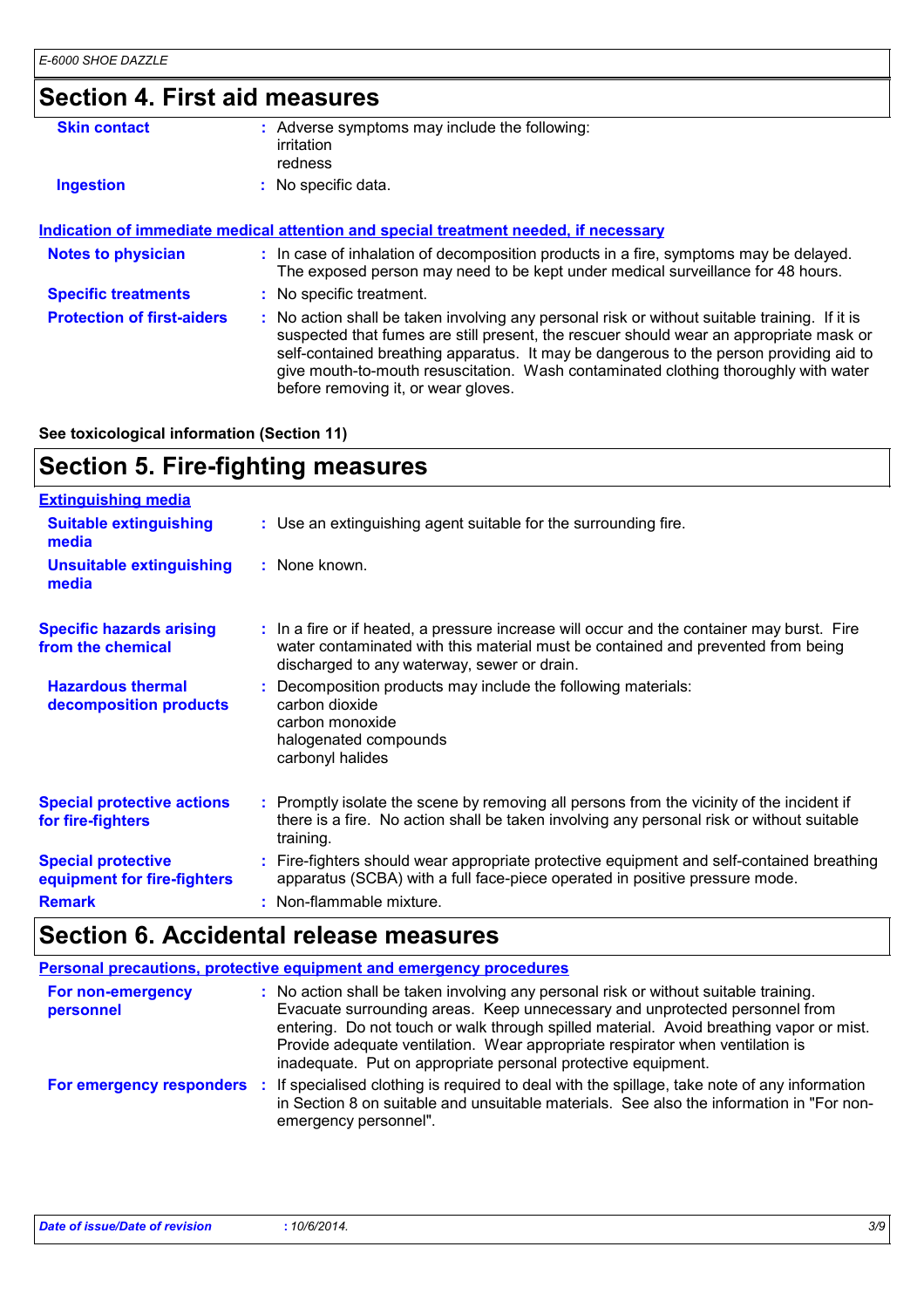## **Section 6. Accidental release measures**

| <b>Environmental precautions</b>                             | : Avoid dispersal of spilled material and runoff and contact with soil, waterways, drains<br>and sewers. Inform the relevant authorities if the product has caused environmental<br>pollution (sewers, waterways, soil or air). Water polluting material. May be harmful to<br>the environment if released in large quantities.                                                                                                                                                                                                                                                                                                                                                                              |  |  |
|--------------------------------------------------------------|--------------------------------------------------------------------------------------------------------------------------------------------------------------------------------------------------------------------------------------------------------------------------------------------------------------------------------------------------------------------------------------------------------------------------------------------------------------------------------------------------------------------------------------------------------------------------------------------------------------------------------------------------------------------------------------------------------------|--|--|
| <b>Methods and materials for containment and cleaning up</b> |                                                                                                                                                                                                                                                                                                                                                                                                                                                                                                                                                                                                                                                                                                              |  |  |
| <b>Small spill</b>                                           | : Stop leak if without risk. Move containers from spill area. Dilute with water and mop up<br>if water-soluble. Alternatively, or if water-insoluble, absorb with an inert dry material and<br>place in an appropriate waste disposal container. Dispose of via a licensed waste<br>disposal contractor.                                                                                                                                                                                                                                                                                                                                                                                                     |  |  |
| <b>Large spill</b>                                           | : Stop leak if without risk. Move containers from spill area. Approach release from<br>upwind. Prevent entry into sewers, water courses, basements or confined areas. Wash<br>spillages into an effluent treatment plant or proceed as follows. Contain and collect<br>spillage with non-combustible, absorbent material e.g. sand, earth, vermiculite or<br>diatomaceous earth and place in container for disposal according to local regulations<br>(see Section 13). Dispose of via a licensed waste disposal contractor. Contaminated<br>absorbent material may pose the same hazard as the spilled product. Note: see<br>Section 1 for emergency contact information and Section 13 for waste disposal. |  |  |

## **Section 7. Handling and storage**

| <b>Precautions for safe handling</b>                                             |                                                                                                                                                                                                                                                                                                                                                                                                                                                                                                                                                                                                                                                                                                                  |
|----------------------------------------------------------------------------------|------------------------------------------------------------------------------------------------------------------------------------------------------------------------------------------------------------------------------------------------------------------------------------------------------------------------------------------------------------------------------------------------------------------------------------------------------------------------------------------------------------------------------------------------------------------------------------------------------------------------------------------------------------------------------------------------------------------|
| <b>Protective measures</b>                                                       | : Put on appropriate personal protective equipment (see Section 8). Avoid exposure -<br>obtain special instructions before use. Do not handle until all safety precautions have<br>been read and understood. Do not get in eyes or on skin or clothing. Do not ingest.<br>Avoid breathing vapor or mist. Avoid release to the environment. If during normal use<br>the material presents a respiratory hazard, use only with adequate ventilation or wear<br>appropriate respirator. Keep in the original container or an approved alternative made<br>from a compatible material, kept tightly closed when not in use. Empty containers retain<br>product residue and can be hazardous. Do not reuse container. |
| <b>Advice on general</b><br>occupational hygiene                                 | : Eating, drinking and smoking should be prohibited in areas where this material is<br>handled, stored and processed. Workers should wash hands and face before eating,<br>drinking and smoking. Remove contaminated clothing and protective equipment before<br>entering eating areas. See also Section 8 for additional information on hygiene<br>measures.                                                                                                                                                                                                                                                                                                                                                    |
| <b>Conditions for safe storage,</b><br>including any<br><i>incompatibilities</i> | : Store in accordance with local regulations. Store in original container protected from<br>direct sunlight in a dry, cool and well-ventilated area, away from incompatible materials<br>(see Section 10) and food and drink. Store locked up. Keep container tightly closed<br>and sealed until ready for use. Containers that have been opened must be carefully<br>resealed and kept upright to prevent leakage. Do not store in unlabeled containers.<br>Use appropriate containment to avoid environmental contamination.                                                                                                                                                                                   |

## **Section 8. Exposure controls/personal protection**

### **Control parameters**

### **Occupational exposure limits**

| <b>Ingredient name</b>         | <b>Exposure limits</b>                                                                                                                                                                                                                                                                                                                                                                                                                                                                                                                                                                                    |     |
|--------------------------------|-----------------------------------------------------------------------------------------------------------------------------------------------------------------------------------------------------------------------------------------------------------------------------------------------------------------------------------------------------------------------------------------------------------------------------------------------------------------------------------------------------------------------------------------------------------------------------------------------------------|-----|
| Tetrachloroethylene            | ACGIH TLV (United States, 3/2012). Notes: Substance identified by other sources as a<br>suspected or confirmed human carcinogen. Substances for which there is a Biological<br>Exposure Index or Indices Substances for which the TLV is higher than the OSHA<br>Permissible Exposure Limit (PEL) and/or the NIOSH Recommended Exposure Limit<br>(REL). See CFR 58(124): 36338-33351, June 30, 1993, for revised OSHA PEL. Refers to<br>Appendix A -- Carcinogens.<br>STEL: 685 mg/m <sup>3</sup> 15 minutes.<br>STEL: 100 ppm 15 minutes.<br>TWA: 170 mg/m <sup>3</sup> 8 hours.<br>TWA: 25 ppm 8 hours. |     |
| Date of issue/Date of revision | :10/6/2014.                                                                                                                                                                                                                                                                                                                                                                                                                                                                                                                                                                                               | 4/9 |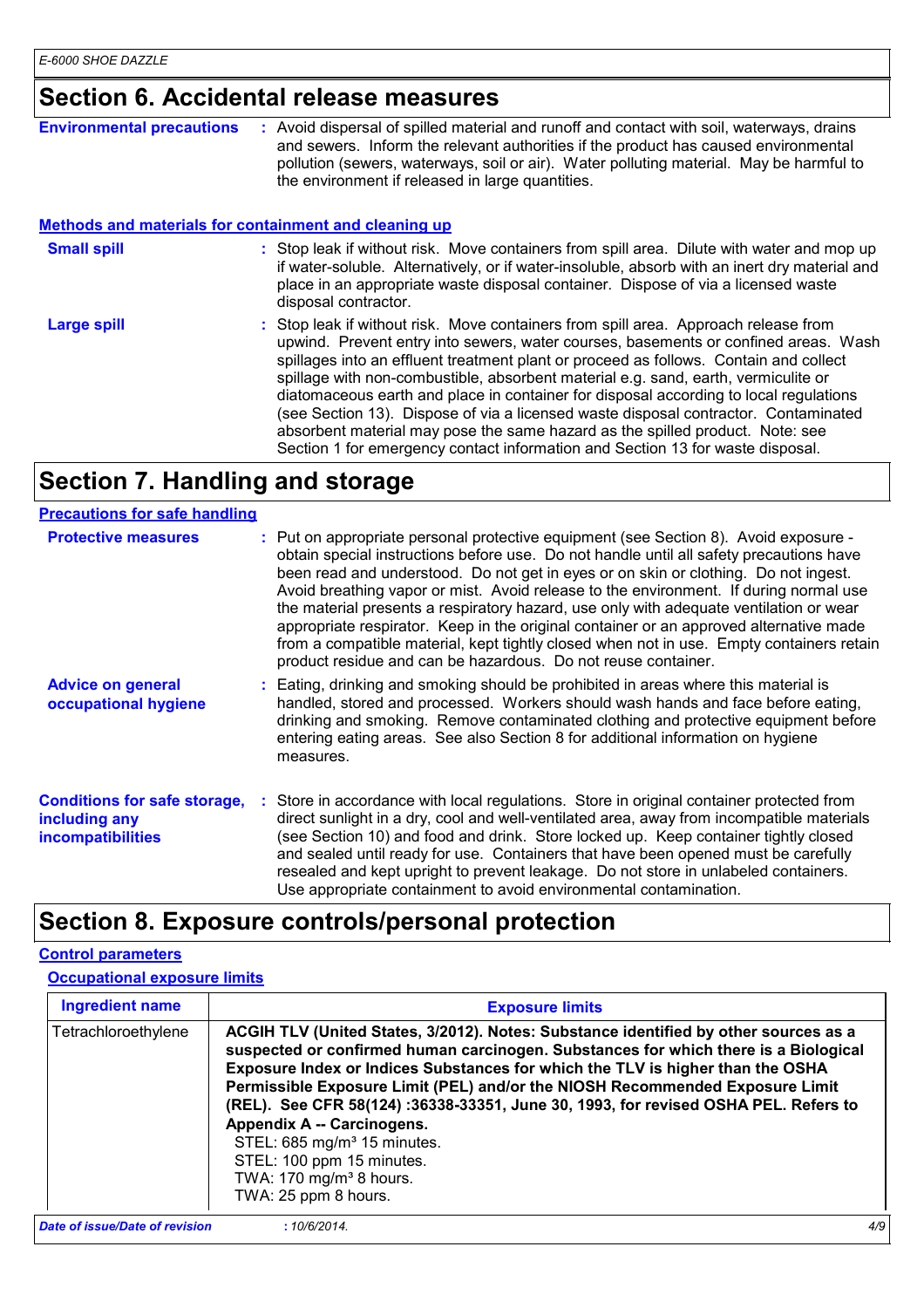## **Section 8. Exposure controls/personal protection**

|                                            | <u>UECHUITU. LAPUSUIE CUIILIUIS/PEISUITAI PIULECHUIT</u>                                                                                                                                                                                                                                                                                                                                                                                                                                                                                                                                                               |
|--------------------------------------------|------------------------------------------------------------------------------------------------------------------------------------------------------------------------------------------------------------------------------------------------------------------------------------------------------------------------------------------------------------------------------------------------------------------------------------------------------------------------------------------------------------------------------------------------------------------------------------------------------------------------|
|                                            | OSHA PEL 1989 (United States, 3/1989). Notes: See Table Z-2.<br>TWA: 170 mg/m <sup>3</sup> 8 hours.<br>TWA: 25 ppm 8 hours.<br>OSHA PEL Z2 (United States, 11/2006).<br>AMP: 300 ppm 5 minutes.<br>CEIL: 200 ppm<br>TWA: 100 ppm 8 hours.                                                                                                                                                                                                                                                                                                                                                                              |
| <b>Appropriate engineering</b><br>controls | : If user operations generate dust, fumes, gas, vapor or mist, use process enclosures,<br>local exhaust ventilation or other engineering controls to keep worker exposure to<br>airborne contaminants below any recommended or statutory limits.                                                                                                                                                                                                                                                                                                                                                                       |
| <b>Environmental exposure</b><br>controls  | Emissions from ventilation or work process equipment should be checked to ensure<br>they comply with the requirements of environmental protection legislation. In some<br>cases, fume scrubbers, filters or engineering modifications to the process equipment<br>will be necessary to reduce emissions to acceptable levels.                                                                                                                                                                                                                                                                                          |
| <b>Individual protection measures</b>      |                                                                                                                                                                                                                                                                                                                                                                                                                                                                                                                                                                                                                        |
| <b>Hygiene measures</b>                    | : Wash hands, forearms and face thoroughly after handling chemical products, before<br>eating, smoking and using the lavatory and at the end of the working period.<br>Appropriate techniques should be used to remove potentially contaminated clothing.<br>Wash contaminated clothing before reusing. Ensure that eyewash stations and safety<br>showers are close to the workstation location.                                                                                                                                                                                                                      |
| <b>Eye/face protection</b>                 | : Safety eyewear complying with an approved standard should be used when a risk<br>assessment indicates this is necessary to avoid exposure to liquid splashes, mists,<br>gases or dusts. If contact is possible, the following protection should be worn, unless<br>the assessment indicates a higher degree of protection: chemical splash goggles.                                                                                                                                                                                                                                                                  |
| <b>Skin protection</b>                     |                                                                                                                                                                                                                                                                                                                                                                                                                                                                                                                                                                                                                        |
| <b>Hand protection</b>                     | : Chemical-resistant, impervious gloves complying with an approved standard should be<br>worn at all times when handling chemical products if a risk assessment indicates this is<br>necessary. Considering the parameters specified by the glove manufacturer, check<br>during use that the gloves are still retaining their protective properties. It should be<br>noted that the time to breakthrough for any glove material may be different for different<br>glove manufacturers. In the case of mixtures, consisting of several substances, the<br>protection time of the gloves cannot be accurately estimated. |
| <b>Body protection</b>                     | : Personal protective equipment for the body should be selected based on the task being<br>performed and the risks involved and should be approved by a specialist before<br>handling this product.                                                                                                                                                                                                                                                                                                                                                                                                                    |
| <b>Other skin protection</b>               | : Appropriate footwear and any additional skin protection measures should be selected<br>based on the task being performed and the risks involved and should be approved by a<br>specialist before handling this product.                                                                                                                                                                                                                                                                                                                                                                                              |
| <b>Respiratory protection</b>              | : Use a properly fitted, air-purifying or air-fed respirator complying with an approved<br>standard if a risk assessment indicates this is necessary. Respirator selection must be<br>based on known or anticipated exposure levels, the hazards of the product and the safe<br>working limits of the selected respirator.                                                                                                                                                                                                                                                                                             |

## **Section 9. Physical and chemical properties**

| <b>Flammability</b>   | : Non-flammable mixture.          |  |
|-----------------------|-----------------------------------|--|
| <b>Flash point</b>    | : None. ASTM D3828 Setaflash.     |  |
| <b>Boiling point</b>  | : $121.11^{\circ}C(250^{\circ}F)$ |  |
| pH                    | : Not available.                  |  |
| <b>Odor</b>           | : Not available.                  |  |
| <b>Color</b>          | $:$ Clear.                        |  |
| <b>Physical state</b> | : Liquid. [Viscous liquid.]       |  |
| <b>Appearance</b>     |                                   |  |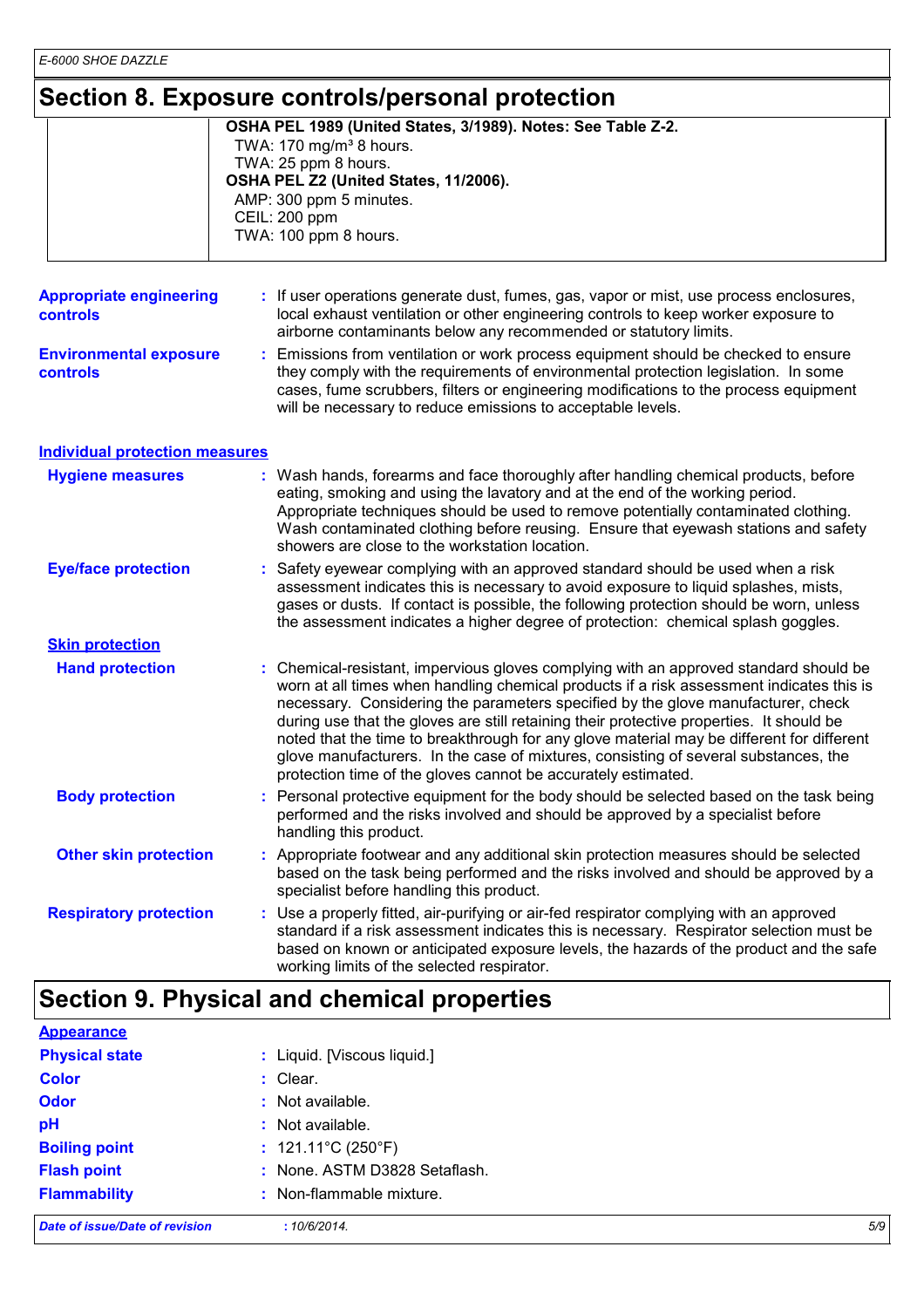## **Section 9. Physical and chemical properties**

| <b>Evaporation rate</b>                         | : $<$ 1 (Water = 1)                                        |
|-------------------------------------------------|------------------------------------------------------------|
| Lower and upper explosive<br>(flammable) limits | $:$ Not available.                                         |
| <b>Vapor pressure</b>                           | $: 1.7$ kPa (13 mm Hg) [room temperature]                  |
| <b>Vapor density</b>                            | : $>1$ [Air = 1]                                           |
| <b>Specific gravity</b>                         | : 1.37                                                     |
| <b>Solubility</b>                               | : Very slightly soluble in the following materials: water. |
| $VOC (wt\%)$                                    | $: 0.14\%$                                                 |
| <b>Viscosity</b>                                | : Not available.                                           |

## **Section 10. Stability and reactivity**

| <b>Reactivity</b>                            | : No specific test data related to reactivity available for this product or its ingredients.            |
|----------------------------------------------|---------------------------------------------------------------------------------------------------------|
| <b>Chemical stability</b>                    | : The product is stable.                                                                                |
| <b>Possibility of hazardous</b><br>reactions | : Under normal conditions of storage and use, hazardous reactions will not occur.                       |
| <b>Conditions to avoid</b>                   | : No specific data.                                                                                     |
| <b>Incompatible materials</b>                | No specific data.                                                                                       |
| <b>Hazardous decomposition</b><br>products   | Under normal conditions of storage and use, hazardous decomposition products should<br>not be produced. |

## **Section 11. Toxicological information**

### **Information on toxicological effects**

### **Acute toxicity**

| <b>Product/ingredient name</b> | Result    | <b>Species</b> | <b>Dose</b> | <b>Exposure</b> |
|--------------------------------|-----------|----------------|-------------|-----------------|
| Tetrachloroethylene            | LD50 Oral | Rat            | 2629 mg/kg  |                 |

### **Irritation/Corrosion**

| <b>Product/ingredient name</b>                     | <b>Result</b>          | <b>Species</b> | <b>Score</b> | <b>Exposure</b>              | <b>Observation</b> |
|----------------------------------------------------|------------------------|----------------|--------------|------------------------------|--------------------|
| Tetrachloroethylene                                | Eyes - Mild irritant   | Rabbit         |              | 24 hours 500<br>milligrams   |                    |
|                                                    | Eyes - Mild irritant   | Rabbit         |              | 162<br>milligrams            |                    |
|                                                    | Skin - Mild irritant   | Rabbit         |              | 24 hours 500<br>milligrams   |                    |
|                                                    | Skin - Severe irritant | Rabbit         |              | 24 hours 810<br>milligrams   |                    |
| Styrene Butadiene Copolymer   Eyes - Mild irritant |                        | Rabbit         |              | l 24 hours 500<br>milligrams |                    |

### **Sensitization**

Not available.

### **Mutagenicity**

Not available.

### **Carcinogenicity**

Not available.

**Conclusion/Summary :** Contains material which may cause cancer, based on animal data. Risk of cancer depends on duration and level of exposure.

### **Classification**

| <b>Product/ingredient name</b> | <b>OSHA</b> | <b>IARC</b> | <b>NTP</b>                                       |     |
|--------------------------------|-------------|-------------|--------------------------------------------------|-----|
| Tetrachloroethylene            |             | 2A          | Reasonably anticipated to be a human carcinogen. |     |
| Date of issue/Date of revision | :10/6/2014. |             |                                                  | 6/9 |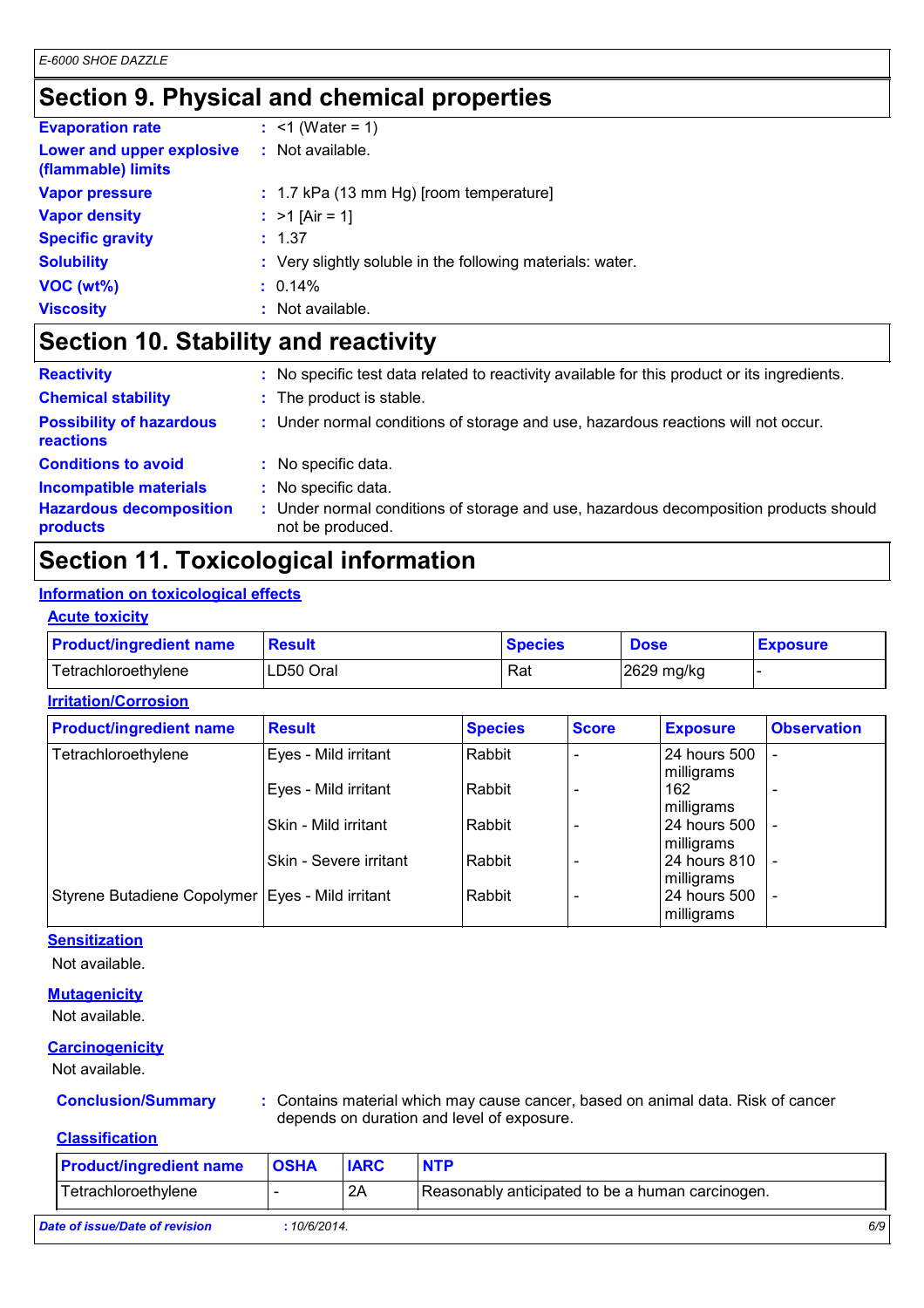## **Section 11. Toxicological information**

### **Reproductive toxicity**

Not available.

### **Teratogenicity**

Not available.

### **Specific target organ toxicity (single exposure)**

Not available.

### **Specific target organ toxicity (repeated exposure)**

Not available.

### **Aspiration hazard**

Not available.

| <b>Information on the likely</b> | : Routes of entry anticipated: Dermal, Inhalation. |
|----------------------------------|----------------------------------------------------|
|----------------------------------|----------------------------------------------------|

## **routes of exposure**

### **Potential chronic health effects**

Not available.

| : No known significant effects or critical hazards.<br><b>General</b>                                   |  |
|---------------------------------------------------------------------------------------------------------|--|
| : May cause cancer. Risk of cancer depends on duration and level of exposure.<br><b>Carcinogenicity</b> |  |
| : No known significant effects or critical hazards.<br><b>Mutagenicity</b>                              |  |
| <b>Teratogenicity</b><br>: No known significant effects or critical hazards.                            |  |
| <b>Developmental effects</b><br>: No known significant effects or critical hazards.                     |  |
| : No known significant effects or critical hazards.<br><b>Fertility effects</b>                         |  |

### **Numerical measures of toxicity**

**Acute toxicity estimates**

| <b>Route</b> | <b>ATE value</b> |
|--------------|------------------|
| Oral         | 3718 mg/kg       |

## **Section 12. Ecological information**

### **Toxicity**

| <b>Product/ingredient name</b> | <b>Result</b>                                                            | <b>Species</b>                                                               | <b>Exposure</b>    |
|--------------------------------|--------------------------------------------------------------------------|------------------------------------------------------------------------------|--------------------|
| Tetrachloroethylene            | Acute EC50 200 µg/l Marine water                                         | Algae - Skeletonema costatum                                                 | 72 hours           |
|                                | Acute EC50 >500000 µg/l Fresh water                                      | Algae - Pseudokirchneriella<br>subcapitata                                   | 96 hours           |
|                                | Acute EC50 7500 µg/l Fresh water                                         | Daphnia - Daphnia magna - Instar 48 hours                                    |                    |
|                                | Acute LC50 3.5 mg/l Marine water                                         | Crustaceans - Elminius modestus                                              | 48 hours           |
|                                | Acute LC50 4000 µg/l Fresh water                                         | Fish - Jordanella floridae -<br>Juvenile (Fledgling, Hatchling,<br>Weanling) | 96 hours           |
|                                | Chronic EC10 1.77 mg/l Fresh water                                       | Algae - Chlamydomonas<br>reinhardtii - Exponential growth<br>phase           | 72 hours           |
|                                | Chronic NOEC > 0.4 mg/l Fresh water<br>Chronic NOEC 500 µg/l Fresh water | Daphnia - Daphnia magna<br>Fish - Pimephales promelas -<br>Larvae            | 21 days<br>32 days |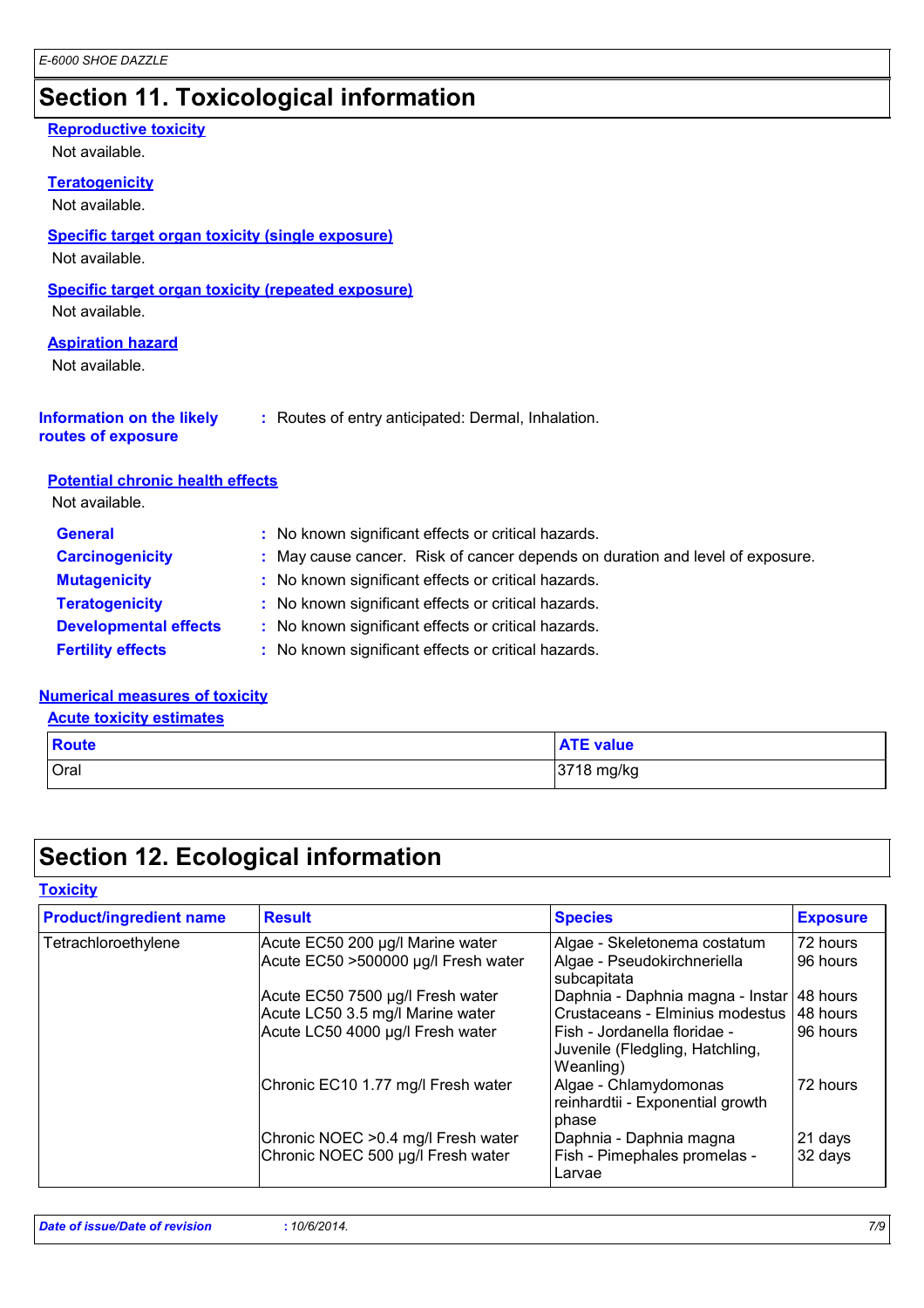## **Section 12. Ecological information**

### **Persistence and degradability**

Not available.

**Other adverse effects** : No known significant effects or critical hazards.

## **Section 13. Disposal considerations**

The generation of waste should be avoided or minimized wherever possible. Disposal of this product, solutions and any by-products should at all times comply with the requirements of environmental protection and waste disposal legislation and any regional local authority requirements. Dispose of surplus and non-recyclable products via a licensed waste disposal contractor. Waste should not be disposed of untreated to the sewer unless fully compliant with the requirements of all authorities with jurisdiction. Waste packaging should be recycled. Incineration or landfill should only be considered when recycling is not feasible. This material and its container must be disposed of in a safe way. Care should be taken when handling emptied containers that have not been cleaned or rinsed out. Empty containers or liners may retain some product residues. Avoid dispersal of spilled material and runoff and contact with soil, waterways, drains and sewers. **Disposal methods :**

## **Section 14. Transport information**

|                                                       | <b>DOT Classification</b>      | <b>TDG Classification</b>      | <b>IMDG</b>                        | <b>IATA</b>        |
|-------------------------------------------------------|--------------------------------|--------------------------------|------------------------------------|--------------------|
| <b>UN number</b>                                      | 1897                           | 1897                           | 1897                               | 8000               |
| <b>UN proper</b><br>shipping name                     | Tetrachloroethylene<br>mixture | Tetrachloroethylene<br>mixture | Tetrachloroethylene<br>mixture     | Consumer commodity |
| <b>Transport</b><br>hazard class<br>(e <sub>s</sub> ) | 6.1<br>$\mathcal{R}$           | 6.1<br>$\rightarrow$           | 6.1<br>$\frac{1}{2}$<br>$\bigstar$ | 9                  |
| <b>Packing group</b>                                  | Ш                              | $\mathbf{III}$                 | III                                | $\mathbf{III}$     |
| <b>Environmental</b><br><b>hazards</b>                | No.                            | No.                            | Yes.                               | No.                |
|                                                       |                                |                                |                                    |                    |

**Special precautions for user** : Transport within user's premises: always transport in closed containers that are upright and secure. Ensure that persons transporting the product know what to do in the event of an accident or spillage.

## **Section 15. Regulatory information**

- **U.S. Federal regulations : SARA 311/312**
	-

**United States inventory (TSCA 8b)**: All components are listed or exempted.

- **Classification :** Immediate (acute) health hazard
	- Delayed (chronic) health hazard

### **SARA 313**

|                                           | <b>Product name</b> | <b>CAS number</b> | $\frac{9}{6}$ |
|-------------------------------------------|---------------------|-------------------|---------------|
| <b>Form R - Reporting</b><br>requirements | Tetrachloroethylene | $127 - 18 - 4$    | 60-100        |
| <b>Supplier notification</b>              | Tetrachloroethylene | $127 - 18 - 4$    | 60-100        |